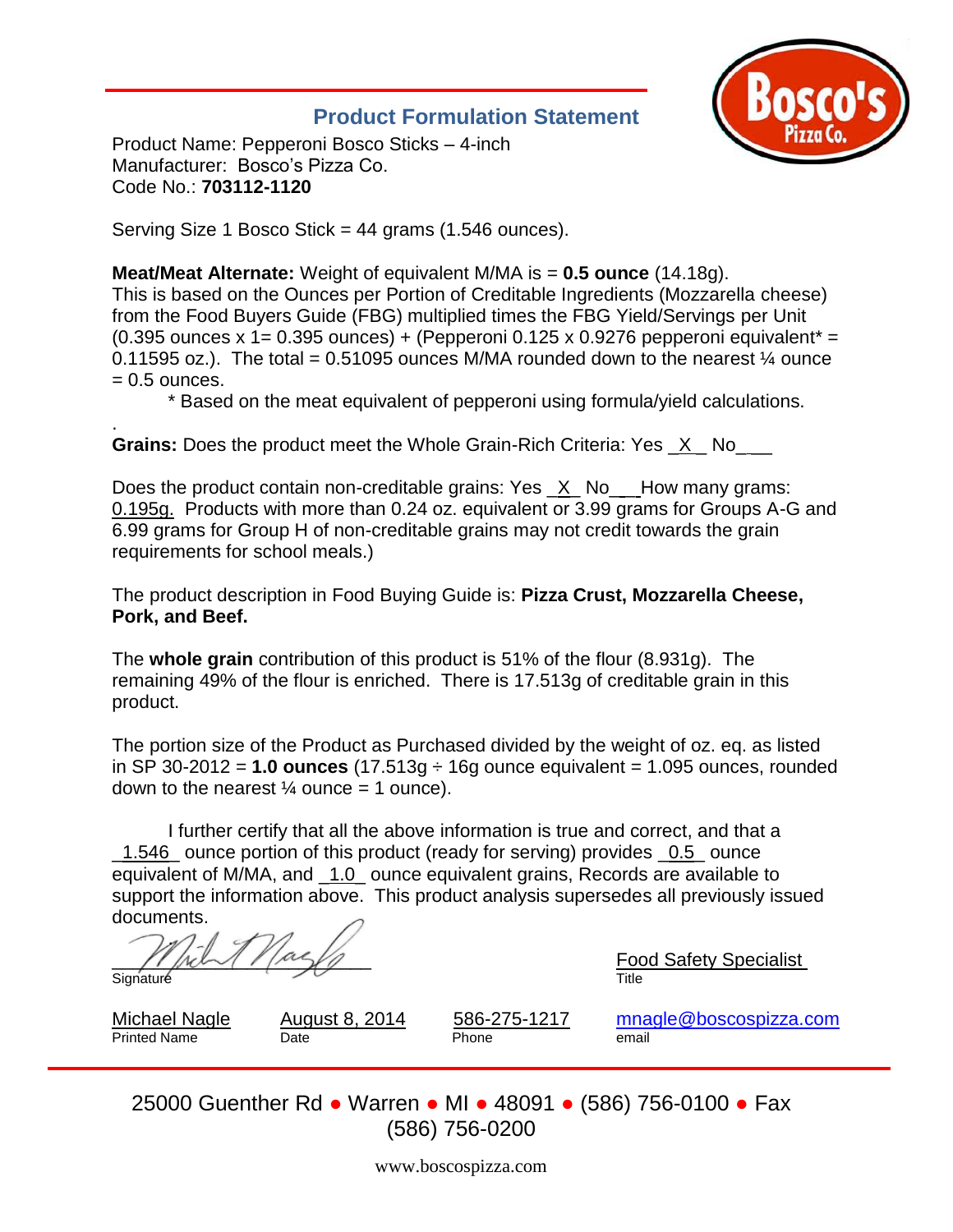## **Product 703112-1120 4" Whole Grain Pepperoni Bosco Stick**



## Nutrition Facts

Serving Size 1 Breadstick (44g) Servings Per Container 144

#### **Amount Per Serving**

| Calories 120                                                                                                                             |                                                  | Calories from Fat 40                                   |                                            |
|------------------------------------------------------------------------------------------------------------------------------------------|--------------------------------------------------|--------------------------------------------------------|--------------------------------------------|
|                                                                                                                                          |                                                  |                                                        | % Daily Value*                             |
| Total Fat 4.5g                                                                                                                           |                                                  |                                                        | 7%                                         |
| Saturated Fat 2g                                                                                                                         |                                                  | 10%                                                    |                                            |
| Trans Fat 0g                                                                                                                             |                                                  |                                                        |                                            |
| Cholesterol 10mg                                                                                                                         | 3%                                               |                                                        |                                            |
| Sodium 230mg                                                                                                                             | 10%                                              |                                                        |                                            |
| Total Carbohydrate 14g                                                                                                                   | 5%                                               |                                                        |                                            |
| Dietary Fiber 1g                                                                                                                         |                                                  | 4%                                                     |                                            |
| Sugars 1g                                                                                                                                |                                                  |                                                        |                                            |
| Protein 6g                                                                                                                               |                                                  |                                                        |                                            |
| Vitamin A 2%                                                                                                                             |                                                  | Vitamin C 0%                                           |                                            |
|                                                                                                                                          |                                                  |                                                        |                                            |
| Calcium 8%                                                                                                                               |                                                  | Iron 4%                                                |                                            |
| *Percent Daily Values are based on a 2,000 calorie<br>diet. Your daily values may be higher or lower<br>depending on your calorie needs: | Calories:                                        | 2,000                                                  | 2,500                                      |
| <b>Total Fat</b><br>Saturated Fat<br>Cholesterol                                                                                         | Less than<br>Less than<br>Less than<br>Less than | 65a<br>20 <sub>a</sub><br>300 <sub>mg</sub><br>2,400mg | 80 <sub>g</sub><br>25a<br>300mg<br>2.400mg |
| Sodium<br><b>Total Carbohydrate</b><br>Dietary Fiber<br>Calories per gram:                                                               |                                                  | 300 <sub>g</sub><br>25g                                | 375q<br>30 <sub>g</sub>                    |

#### **INGREDIENTS:**

**CRUST:** FLOUR BLEND [WHOLE-WHEAT FLOUR, ENRICHED FLOUR (WHEAT FLOUR, NIACIN, REDU*C*ED IRON, THIAMINE MONONITRATE, RIBOFLAVIN, ENZYME, FOLIC ACID)], WATER, BROWN SUGAR, CORN OIL, DOUGH CONDITIONER (SOYBEAN OIL, MONO AND DIGLYCERIDES, SOY FLAKES), SALT, VITAL WHEAT GLUTEN, YEAST, L-CYSTEINE. **LOW MOISTURE PART SKIM MOZZARELLA CHEESE:** PASTEURIZED PART SKIM MILK, CHEESE CULTURES, SALT, ENZYMES, **PEPPERONI:** PORK, BEEF, SALT, SPICES, SUGAR, LACTIC ACID STARTER CULTURE, PAPRIKA OLEORESIN, GARLIC POWDER, SPICE EXTRACTS, SODIUM NITRITE, BHA, BHT, CITRIC ACID. **SEASONING:** SALT, DEXTROSE, HYDROLYZED CORN PROTEIN, SPICES, TOMATO POWDER, GARLIC POWDER, CITRIC ACID, NATURAL AND ARTIFICIAL FLAVORS, NATURAL SMOKE FLAVOR, DISODIUM INOSINATE AND DISODIUM GUANYLATE, NOT MORE THAN 2% CALCIUM SILICATE AND SILICON DIOXIDE.

## **CONTAINS: MILK, WHEAT.**

#### **NET WEIGHT 13.9 LBS. (6.3 KG) 144 PACK**

U. S. INSPECTED AND PASSED BY DEPARTMENT OF **AGRICULTUR** E EST. 27409

This Product contributes ½ ounces per serving of equivalent Meat/meat alternate, and 1 Grain toward the meal pattern\*. \*Based on the Ounce Equivalent of 16 grams of grain.

### **Cooking Instructions**

### **Thawing**

- 1. Thaw before cooking.
- 2. Keep Pepperoni Sticks covered while thawing.
- 3. Pepperoni Sticks may be thawed in packaging.
- 4. Pepperoni Sticks have 8 days shelf life when refrigerated.

## **Convection Oven**

- 1. Preheat oven to 400º F.
- 2. Place Pepperoni Sticks on a baking sheet.
- 3. **THAWED:** 6-8 minutes.
- 4. Let stand 2 minutes before serving. **CAUTION: FILLING MAY BE HOT!**

Oven temperatures may vary. Adjust cooking time and/or temperature as necessary. Top Pepperoni Sticks with butter and parmesan cheese (not included) after cooking. This product must be cooked thoroughly to an internal temperature of at least 165<sup>°</sup> F before serving.

Approved by:  $\frac{1}{4}$  /  $\frac{1}{4}$  /  $\frac{1}{4}$  /  $\frac{1}{4}$  /  $\frac{1}{4}$  /  $\frac{1}{4}$  Date: August 8, 2014

Michael Nagle, M.S., Food Safety Specialist Information is derived by calculation based on available data.

25000 Guenther Rd ● Warren ● MI ● 48091 ● (586) 756-0100 ● Fax (586) 756-0200

[www.boscospizza.com](http://www.boscospizza.com/)